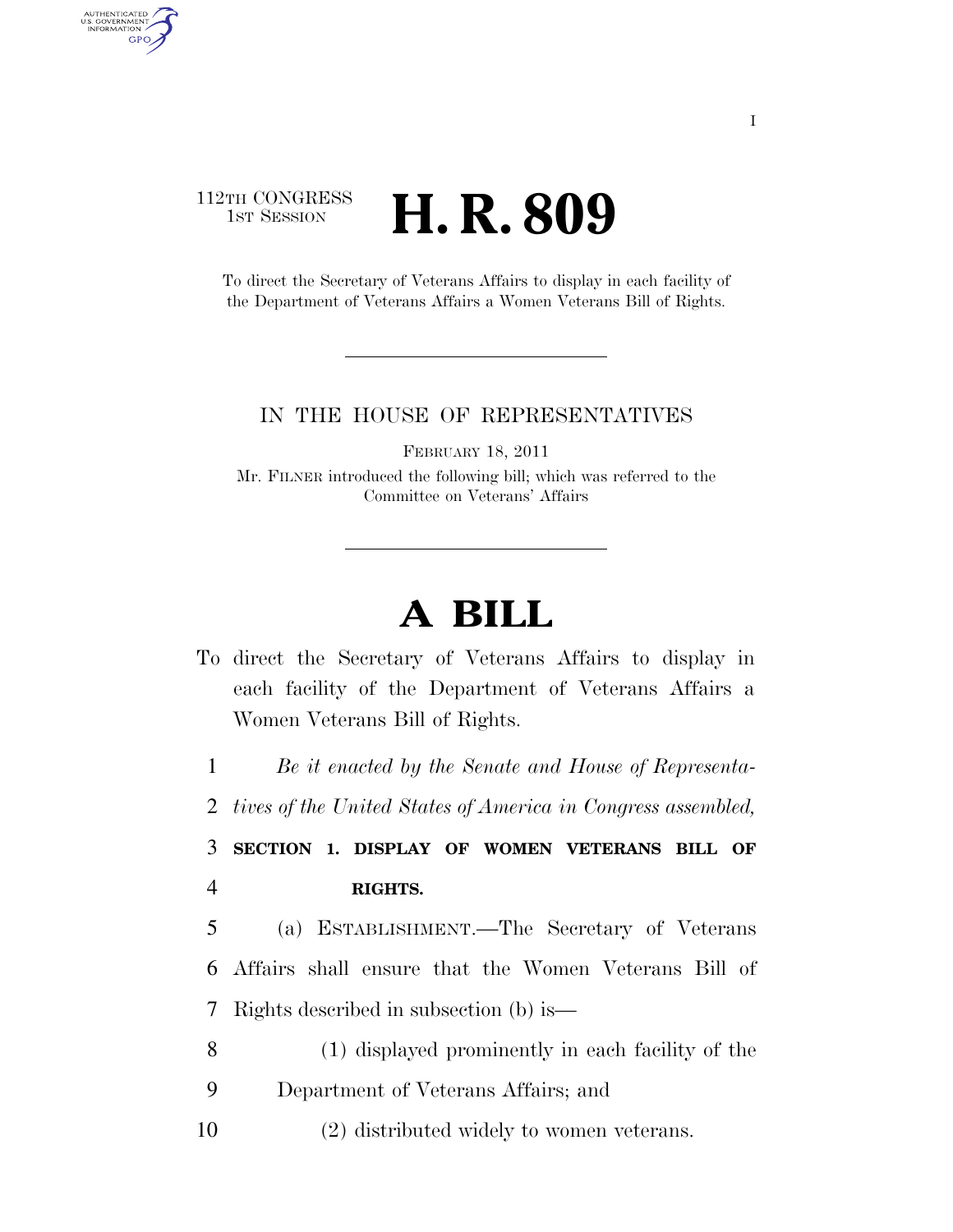(b) WOMEN VETERANS BILL OF RIGHTS.—The Women Veterans Bill of Rights described in this sub- section is a sign stating that women veterans should have the following rights:

 (1) The right to a coordinated, comprehensive, primary women's health care, at every Department of Veterans Affairs medical facility, including the recognized models of best practices, systems, and structures for care delivery that ensure that every woman veteran has access to a Department of Vet- erans Affairs primary care provider who can meet all her primary care needs, including gender-specific, acute and chronic illness, preventive, and mental health care.

 (2) The right to be treated with dignity and re- spect at all Department of Veterans Affairs facili-ties.

 (3) The right to innovation in care delivery pro- moted and incentivized by the Veterans Health Ad- ministration to support local best practices fitted to the particular configuration and women veteran pop-ulation.

 (4) The right to request and get treatment by clinicians with specific training and experience in women's health issues.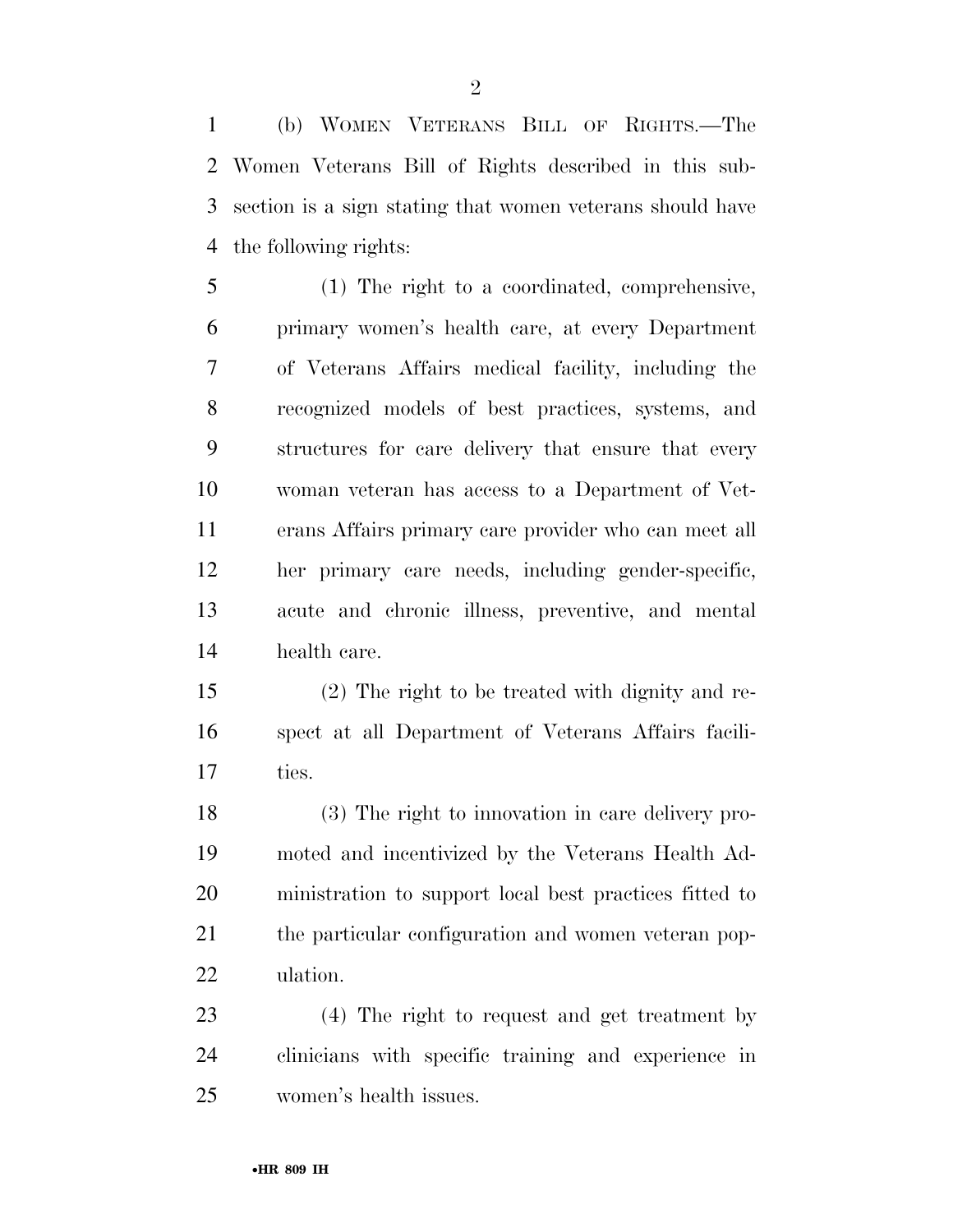| $\mathbf{1}$   | (5) The right to enhanced capabilities of med-          |
|----------------|---------------------------------------------------------|
| $\overline{2}$ | ical providers, clinical support, non-clinical, and ad- |
| 3              | ministrative, to meet the comprehensive health care     |
| $\overline{4}$ | needs of women veterans.                                |
| 5              | $(6)$ The right to request and expect gender eq-        |
| 6              | uity in provision of clinical health care services.     |
| 7              | (7) The right to equal access to health care            |
| 8              | services as that of their male counterparts.            |
| 9              | (8) The right to parity to their male veteran           |
| 10             | counterpart regarding the outcome of performance        |
| 11             | measures of health care services.                       |
| 12             | (9) The right to be informed, through outreach          |
| 13             | campaigns, of benefits under laws administered by       |
| 14             | the Secretary of Veterans Affairs and to be included    |
| 15             | in Department outreach materials for any benefits       |
| 16             | and service to which they are entitled.                 |
| 17             | (10) The right to be featured proportionately,          |
| 18             | including by age and ethnicity, in Department out-      |
| 19             | reach materials, including electronic and print media   |
| 20             | that clearly depict them as being the recipient of the  |
| 21             | benefits and services provided by the Department.       |
| 22             | (11) The right to be recognized as an important         |
| 23             | separate population in new strategic plans for serv-    |
| 24             | ice delivery within the health care system of the De-   |
| 25             | partment of Veterans Affairs.                           |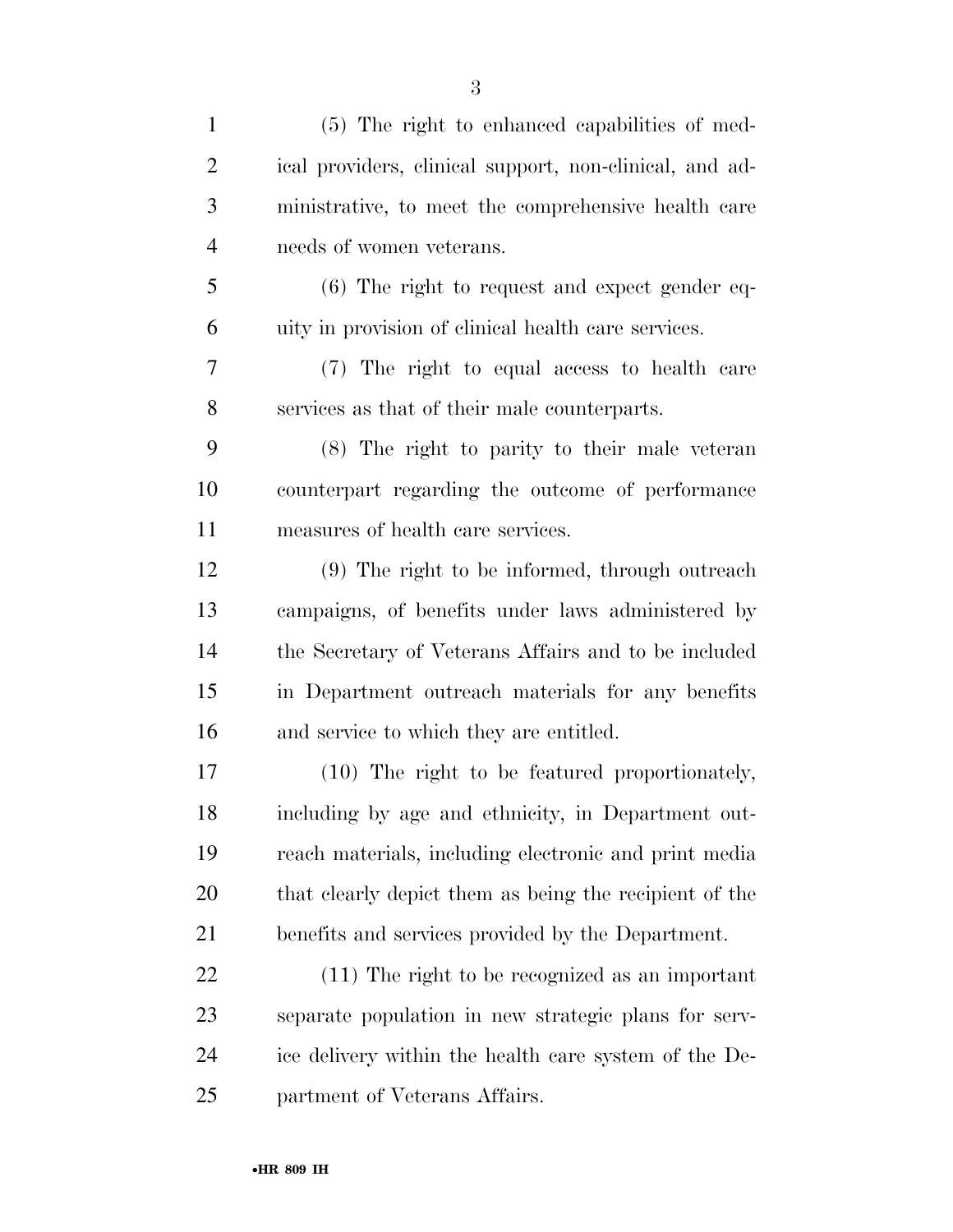| $\mathbf{1}$   | (12) The right to equal consideration in hiring         |
|----------------|---------------------------------------------------------|
| $\overline{2}$ | and employment for any job to which they apply.         |
| 3              | (13) The right to equal consideration in secur-         |
| 4              | ing Federal contracts.                                  |
| 5              | (14) The right to equal access and accommoda-           |
| 6              | tions in homeless programs that will meet their         |
| 7              | unique family needs.                                    |
| 8              | (15) The right to have their claims adjudicated         |
| 9              | equally, fairly, and accurately without bias or dis-    |
| 10             | parate treatment.                                       |
| 11             | (16) The right to have their military sexual            |
| 12             | trauma and other injuries compensated in a way          |
| 13             | that reflects the level of trauma sustained.            |
| 14             | (17) The right to expect that all veteran service       |
| 15             | officers, especially those who are trained by the De-   |
| 16             | partment of Veterans Affairs Training Responsibility    |
| 17             | Involvement Preparation program for claims proc-        |
| 18             | essing, are required to receive training to be aware    |
| 19             | of and sensitive to the signs of military sexual trau-  |
| 20             | ma, domestic violence, and personal assault.            |
| 21             | (18) The right to the availability of female per-       |
| 22             | sonnel to assist them in the disability claims applica- |
| 23             | tion and appellate processes of the Department.         |
| 24             | (19) The right to the availability of female com-       |
| 25             | pensation and pension examiners.                        |